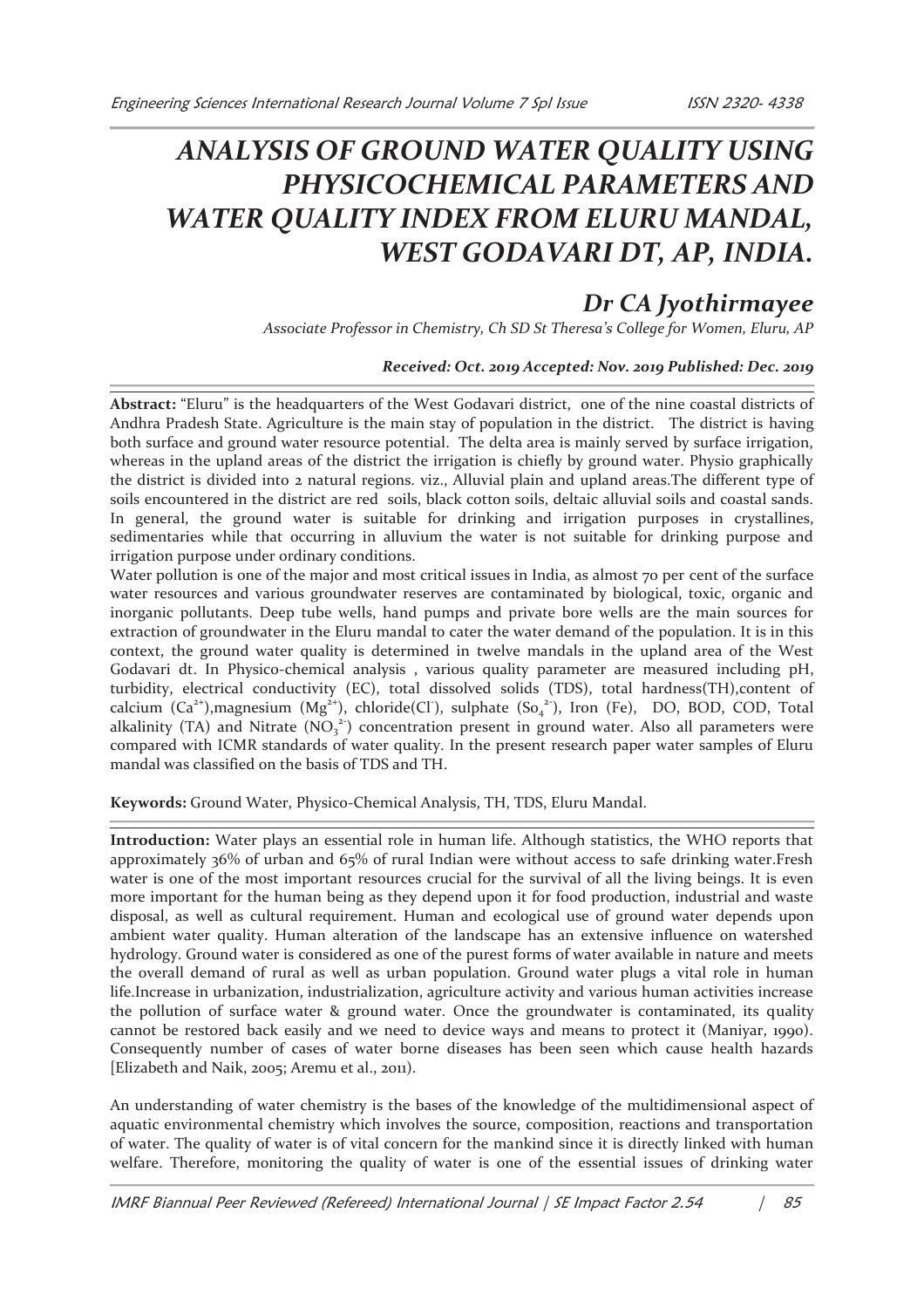management (Shama et al., 2011).Considering the above aspects of groundwater contamination, the present study was undertaken to investigate the impact of the groundwater quality water samples at Eluru mandal of West Godavari district, A.P, India. To communicate information on the quality of water to the concerned citizens and policy makers, analysis of water is utmost important. It is thus, becomes an important factor for the assessment and management of ground water. Thus, in this research work an attempt has been made to assess the physical and chemical parameters of ground water .As the safe & potable drinking water is needed. various treatment methods are adopted to raise the quality of drinking water. Water should be free from the various contaminations viz. Organic and Inorganic pollutants, Heavy metals, Pesticides etc. as well as all its parameter like pH, Electrical Conductivity, Calcium, Magnesium, Total Hardness, Carbonate, Bicarbonate, Chloride, Total Dissolved Solid, Alkalinity, Sodium, Potassium, Nitrate, DO should be within a permissible limit.During last decade, this is observed that ground water get polluted drastically because of increased human activities.Consequently number of cases of water borne diseases has been seen which a cause of health hazards.

**Study Area:** Eluru is the headquarters of the West Godavari district, one of the nine coastal districts of Andhra Pradesh State. Agriculture is the main stay of population in the district. The district is having both surface and ground water resource potential. The delta area is mainly served by surface irrigation, whereas in the upland areas of the district the irrigation is chiefly by ground water. The main source of drinking wateris ground water except in very few places where it is surface water.

**Water Sampling:** In present investigation water samples were collected in polythene bottles which were cleaned with acid water, followed by rinsing twice with distilled water. The water samples are chemically analyzed. The analysis of water was done using procedure of standard methods.

#### **Methodology:**

- · The pH and Turbidity was measured by using nepthalometrically using Systronics.
- · EC was measured by using Elico.
- · TDS was measured by using EUTECH( digital).
- · Total hardness, calcium and magnesium were measured by EDTA Complexometric titration.
- · Chloride was measured volumetrically by silver nitrate( precipitation) titrimetric method.
- Iron, Fluoride, Sulphate, phosphate, Nitrite was measured by using Systronics Spectrophotometer.
- · Total alkalinity is determined by Acid Base titration.
- · DO is measured by using Winkler's method.
- · BOD is measured by using dilution method.
- COD by using Redox titration.

**Results and Discussion:** The water from the study area has no colour and odour. Taste of the water of the water sample in most of the locations pleasant in taste. Names of the 20 villages are represented in Table 1. The results of the physico-chemical analysis for 20 different villages in different seasons i.e., Pre monsoon, Monsoon and Post monsoon are represented in  $1(a)$ ,  $1(b)$  and  $1(c)$ . Physicochemical characteristics and WQI Values of water samples in Eluru mandal including 20 villages and in three consecutive seasons were shown in Table  $1(a)$ ,  $1(b)$  and  $1(c)$  respectively and compared with IS and WHO standards.

The pH of water shows variation in its ranges. It indicates that they are in range of water quality parameter permissible limits. The EC of water samples shows wide variation in all the samples. TA within the limits. Chloride content in water is low, the fluoride content in water is low due to this no dental and Skelton problem arises in the study area. The value of DO, BOD, COD were in limits. Turbidity was higher of all the observed parameters of almost all the samples . The  $Ca<sup>2+</sup>$  was showed wide variation in all the accepted limits. $Mg^{2+}$  values were within the limits. Sulphate data was low. Also classification on the basis of Total hardness shows that maximum samples contain higher values of hardness. TDS were in permissible limits except very samples where it is high.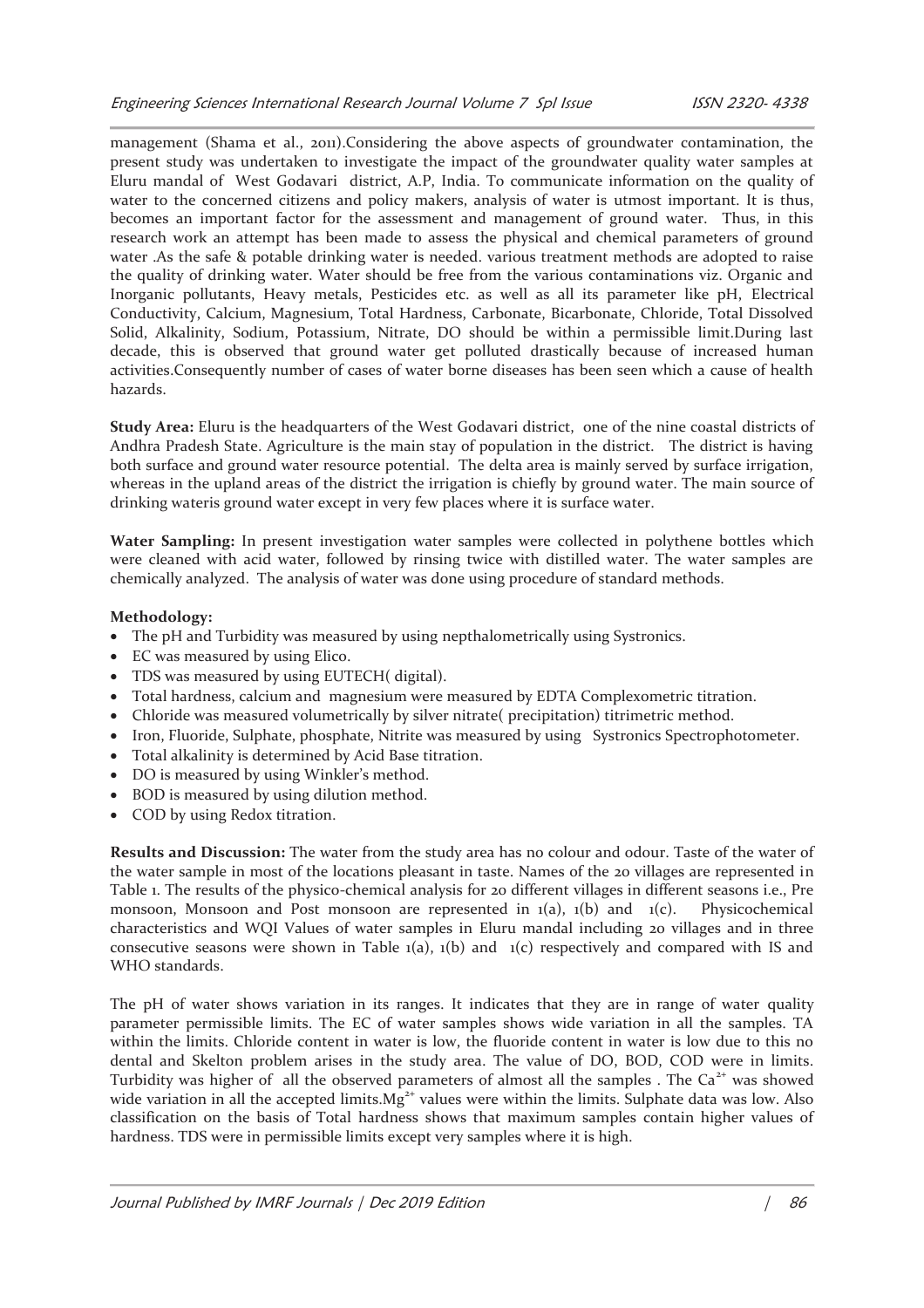Seasonal variations of WQI in 20 villages of Eluru mandal were represented in Fig 1.

Correlation Matrix is usually used to measure the strength of a linear relationship. In this present study, Correlation Matrix among different water quality parameters are represented in Table 2(a), 2(b) and  $2(c)$ . Table -3 represents the hardness of water in different villages of Eluru mandal in 3 seasons.

### **Table 1(a):** Physicochemical Characteristics and WQI Values of Water Samples in Elurumandal (Premonsoon season)

| 5. No | Name of t <sup>i</sup> pH |      | EC m5 | TDS p pm |        | Alkalinity ppm Total Hardness pCalcium ppm |      | Magnesium ppm | Chloride ppm | Nitrate pp Sulphate |       | DO ppm | BOD ppm WQI |             | <b>Kating</b>   |
|-------|---------------------------|------|-------|----------|--------|--------------------------------------------|------|---------------|--------------|---------------------|-------|--------|-------------|-------------|-----------------|
|       | 1 Chataparr               | 7.2  | 430   | 290      | 190    | 90                                         | 20   | 9.7           | 80           | 0.1                 |       |        | 4.2         |             | 51.21 Good      |
|       | 2 Chodimel                | 7.75 | 1700  | 1140     | 250    | 210                                        | 49.6 | 20.9          | 275.7        | 0.17                | 19.09 | 11     | 8.1         |             | 80.15 Good      |
|       | 3 Eluru (M)               | 7.4  | 350   | 230      | 100    | 50                                         | 12   | 4.8           | 45           | 0.05                | 6     | 8.2    | 5           |             | 51.61 Good      |
|       | $4$ Eluru (R)             |      | 1600  | 1070     | 330    | 240                                        | 52.1 | 26.7          | 340          | 0.1                 | 27    | 5      | 2.4         |             | 60.84 Good      |
|       | 5 Gavaravar               | 7.1  | 1350  | 900      | 320    | 172                                        | 36.8 | 19.4          | 240          | 0.08                | ZZ    |        | 3.8         |             | 59.68 Good      |
|       | 6 Gud Ivakal              | 8.13 | 410   | 270      | 182.28 | 76.15                                      | 13.6 | 10.2          | 5.425        | 0.05                | 5.68  | 8.8    | 7.2         |             | 70.32 Good      |
|       | 7 Jalipudi                | 7.65 | 930   | 620      | 250    | 104                                        | 20   | 13.1          | 105          | 0.29                | 9.09  |        | 5           |             | 64.87 Good      |
|       | 8 Kalakurnu               | 7.85 | 2150  | 1440     | 260.4  | 160                                        | 17.6 | 27.7          | 37.97        | 0.09                | 63.84 | 5.2    | 4.4         |             | 81.57 Good      |
|       | 9 Katlampur               | 4.4  | 750   | 500      | 82     | 58                                         | 13.6 | 5.8           | 65           | o                   | 72    | 8.4    | 6.4         |             | 61.81 Good      |
|       | 10 Kokkiraila             | 73   | 620   | 420      | 65     | 70                                         | 16   | 73            | 65           | 0.065               | 4.8   | 9.6    | 7.2         |             | 60.68 Good      |
|       | 11 Komadavd               | 7.6  | 3210  | 2150     | 570    | 280                                        | 60.1 | 31.6          | 520          | 0.17                | 85    | 9.6    | 5.4         |             | 87.85 Good      |
|       | 12 Madepalle              | 7.58 | 4160  | 2790     | 388    | 320                                        | 60.1 | 41.4          | 774.7        | 0.2                 | 44.54 | 7.5    | 4.7         |             | 97.32 Good      |
|       | 13 Malkapura              | 74   | 300   | 200      | 110    | 62                                         | 128  | 73            | 50           | 0.058               | 12    | 6.4    | 3.2         |             | 47.22 Excellent |
|       | 14 Ponangi                | 7.24 | 4140  | 2780     | 456    | 280                                        | 74   | 53.6          | 850.8        | σ                   | 82.22 | 84     | 6           | 100.26 Poor |                 |
|       | 15 Prathikoll             | 7.95 | 410   | 270      | 141.05 | 66.64                                      | 11.2 | 9.2           | 6.103        | 0.065               | 50.95 | 8.8    | 7.6         |             | 69.81 Good      |
|       | 16 Pydichintz             | 77   | 450   | 300      | 120    | 58                                         | 9.6  | 83            | 45           | σ                   | σ     | 8      | 5.2         |             | 57.62 Good      |
|       | 17 Sanivarap              | 7.55 | 2360  | 1580     | 275    | 308                                        | 62.5 | 37            | 393.9        | 0.23                | 18.18 | 4.5    | 3.7         |             | 81.83 Good      |
|       | 18 Satrampad              | 7.67 | 1410  | 1410     | 272    | 160                                        | 78.6 | 20.9          | 203.5        | 0.22                | 11.81 | 5.5    | 0.5         |             | 53.19 Good      |
|       | 19 Sree parru             | 7.75 | 1490  | 1000     | 240    | 128                                        | 22.4 | 17.5          | 177.2        | 1.12                | 33.87 | 9      | 7.5         |             | 79.05 Good      |
|       | 20 Tange llam             | 7.75 | 910   | 610      | 735    | 104                                        | 32   | 5.8           | 91.9         | 0.28                | 13.63 | 6.5    | $\vert$     |             | 66.06 Good      |

Table 1(b): Physicochemical Characteristics and WQI Values of Water Samples in Elurumandal (Monsoon Season)

| 2. 特性 | Noted by Wilson 64    |              | 机械动物          |               | TOSpert: Alkaketypern Total Hardness.com |                     |      | Calcum com Magnesum com Chonde com Nitrata com Sulphara.com 00.com 303.com WG |            |    |        |                 |     | <b>Since</b>      |
|-------|-----------------------|--------------|---------------|---------------|------------------------------------------|---------------------|------|-------------------------------------------------------------------------------|------------|----|--------|-----------------|-----|-------------------|
|       | 10 statents           | W            | 33            | 757           | 332                                      | $\overline{\infty}$ | 12.6 | 37                                                                            | 76         |    | 15     | $\mathbb{Z}$    | 44  | 57.55 Good        |
|       | Ziedemeila            | 7.6          | 360           | <b>Cho</b>    | 55                                       | 10E                 | 血    | 38                                                                            | il.        |    | 推扩     |                 | 31  | 72.03 Good        |
|       | 3. Euro (M)           | 73           | $\frac{1}{2}$ | 蜜             | 藰                                        | 51                  | 塁    | 13                                                                            | 48         |    |        | 84              | G   | 5138.6000         |
|       | 4.8.6.00              | 主部           | 1800          | <b>Links</b>  | im.                                      | in.                 | άÏ   | M.                                                                            | 90         |    | ä      |                 | 24  | 6287,6000         |
|       | 3 Caverno and         |              | 1400          | 鹦             | B                                        | 逼                   | 生活   | $\mathbb{Z}$ 4                                                                | 24         |    | ×      |                 | 38  | 28.73 Good        |
|       | 6 G. Brittelands      | 73           | 180           | 10            | 30                                       | m                   | æ    | 37                                                                            | 30         |    | ë      | 图8              | 53  | ALT 6566          |
|       | 7 Bitter              | 7.8          | 5.0           | is.           | 脚                                        | ×                   | in.  | 15                                                                            | 46         |    | 10     | 五里              | 68  | 67.28.6000        |
|       | 全たともの。                | 23.          | 43            | 30            | $\overline{\mathbf{m}}$                  | Еŵ                  | ær   | 忘』                                                                            | <b>SMA</b> |    | 動態     | 84              | 64  | <b>SIEW Pape</b>  |
|       | a counting            | 28           | 26            | <b>SC</b>     | 旞                                        | $\overline{a}$      | 法    | 27                                                                            | 35         |    | 31     | 31              | 63  | <b>63 93 Good</b> |
|       | as following lands.   | $\mathbf{H}$ | 50            | 曳             | s.                                       | ä                   | 96   | ž3                                                                            | 46         |    | 48     | ×               | 53  | 5634 Gbcc         |
|       | II komadamia          | 73           | \$170         | 225           | 50                                       | 166                 | M3   | 显示                                                                            | 创度         |    | s      | ge.             | n   | 通信会社              |
|       | <b>Michael Street</b> | 言語           | m             | цý,           | 20                                       | 32                  | 認証   | -37                                                                           | 123        |    | 123    | 5.5             | 56  | 65.95.0008        |
|       | 33 Million Street     | 7.8          | 20            | 38            | 130                                      | 盟                   | 注意   | 53                                                                            | 42         |    | $-1.1$ |                 | 38  | 36.97.0000        |
|       | of interview          |              | 425           | 340           | S.                                       | aint.               | 数字   | 52.1                                                                          | in i       |    | 753    |                 |     | 1013 7:001        |
|       | <b>B. Y. PAUL PRI</b> | E.B          | 37            | $\frac{1}{2}$ | ğ,                                       | 敱                   |      | 48                                                                            | 35         |    |        | 24              | 7.3 | 453 Boalert       |
|       | 等为此加度的的:              | 78           | 35            | 20            | 130                                      | 骇                   | 36   | £8                                                                            | 43         | 48 |        |                 | 52  | 53 ST 6000        |
|       | 17 Sahiyaraduddas     | 7.8          | 38            | 150           | žs                                       | ѭ                   | 3.7  | ä                                                                             | 30         |    |        | $\overline{11}$ | 55  | 65.29.6000        |
|       | 15 Secreting adul     | 79           | 130           | st.           | 譃                                        | 187                 | 成本   | 加度                                                                            | ma         |    | 推开     | 44              | 84  | 89 08 Good        |
|       | 20 Steepams           | 7.6          | 32            | itasi         | 題                                        | 谜                   | 县    | 進言                                                                            | 355        | öл | 284    |                 | 35  | 23.47.00.00       |
|       | 29 Tangellamus        | 73           | 350           | 錵             | m                                        | 請                   | 雄工   | 五日                                                                            | 245        |    | 18.7   | 五国              |     | 7435 Boost        |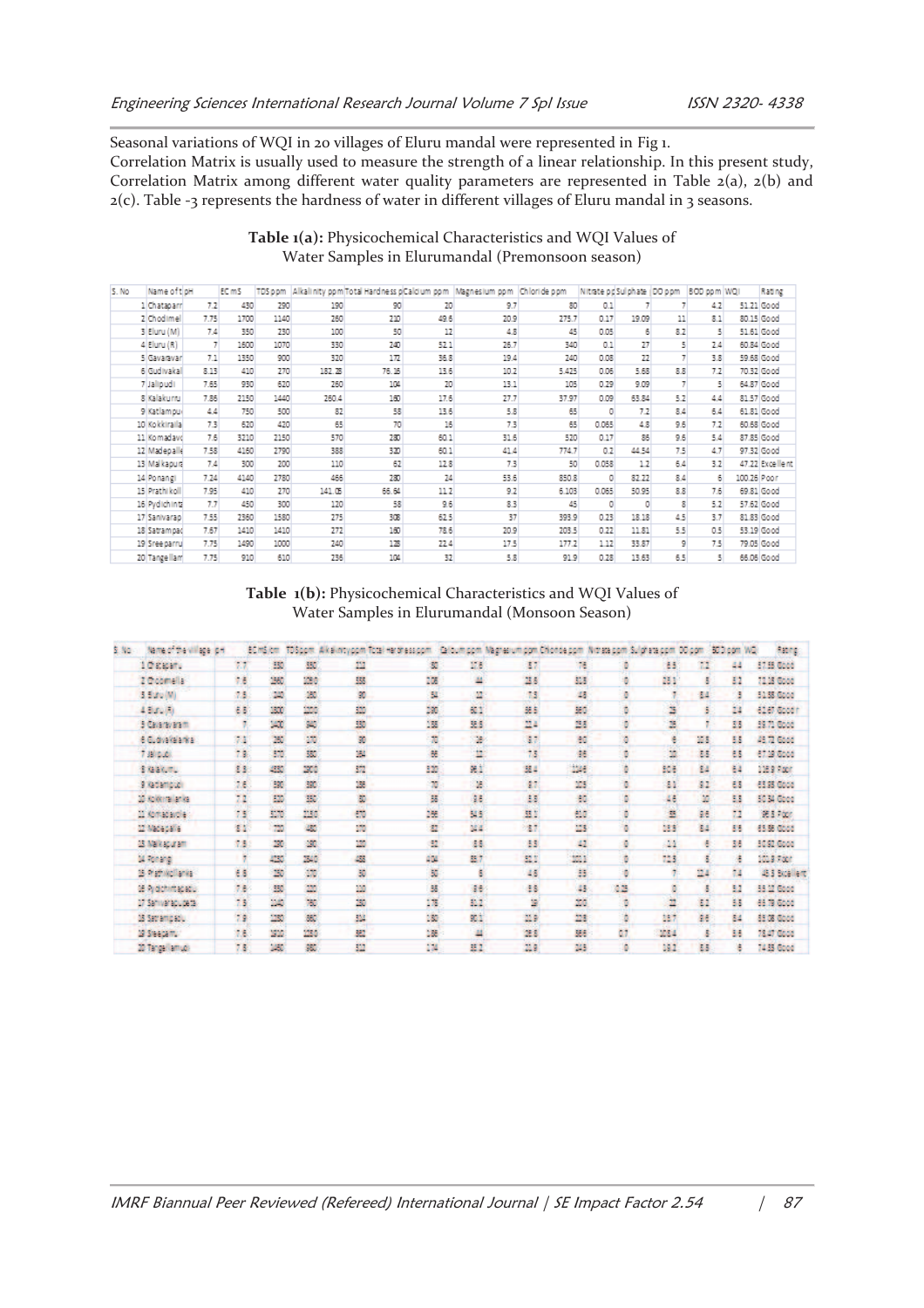| \$ 86. | Name of the Village, and | 航海    |      |                 |       | TOSigoni, Alikalinicy porti Total Haceness porti |                         | Calcumpon Mariasumpon Oloridagen With a com Subhasagen DOpom 800 gen WO. |      |    |       |      |     | 3,894                |
|--------|--------------------------|-------|------|-----------------|-------|--------------------------------------------------|-------------------------|--------------------------------------------------------------------------|------|----|-------|------|-----|----------------------|
|        | 3 Chat access            | 411   | 639  | 330             | 35    | 33                                               | 344                     | 42                                                                       | 43   |    | 33    | 88   | ÷   | 64.64 Good           |
|        | 2 Controlle              | 152   | 154  | 数据              | 28    | 型形                                               | 555                     | 数量                                                                       | 33   |    | 33.9  | 洗湯   |     | 12.54.0000           |
|        | 3. Euro (M)              | 133   | 826  | <b>TIP</b>      | 30    | 36                                               | 30.5                    | 73                                                                       | 47   |    | 408   | 83   |     | <b>68.55 Good</b>    |
|        | 4.500014                 | 682   | 134  | 267             | 36    | 33                                               | 59.3                    | 37.8                                                                     | 374  |    | 54.37 | 51   | 18  | 98.8 Good            |
|        | 5 Givenwaren             | 7.03  | 387  | 330             | 建设    | 133                                              | 354                     | 24                                                                       | 22   |    | 25.08 | 71   |     | 5595 6000            |
|        | <b>6 Guilman alta</b>    | 138   | 628  | 100             | 33    | εö                                               | $\overline{\mathbf{u}}$ | 7.8                                                                      | 57   |    |       | 317  | 68  | 18.49 Brailers       |
|        | 7 latered                | 131   | 032  | 330             | 26    | n                                                | 12.3                    | 3.7                                                                      | 71   |    | 11.9  | 33   | 52  | <b>SET Excellent</b> |
|        | 3 Kaluma                 | 82    | 18   | 070             | 28    | 183                                              | 滋                       | 訪古                                                                       | 30   |    | 出言    |      | Ξ   | 79.5 Boos            |
|        | <b>SKANDER</b>           | 124   | 623  | 200             | 22    | 74                                               | 184                     | 8.8                                                                      | 68   |    | 22    | 84   | 法   | 8133 Good            |
|        | to delicitation by       | 133   | 832  | 357             | 35    | 38                                               | 156                     | 5.8                                                                      | ší.  |    | 五家    | 10.4 |     | 23.44-30.90am        |
|        | al Kemasayeta            | 12.09 | 439  | 1080            | 越图    | 39                                               | 选定                      | 試言                                                                       | SS.  |    | 甜     | 古屋   | 64  | <b>1333 Grod</b>     |
|        | 12 Materialie            | 7.79  | bs.  | 400             | 26    | 30                                               | 结果                      | 11                                                                       | 39   |    | 3.7   |      | 32  | 67.53 Good:          |
|        | B Makaburan              | 136   | 333  | 25.             | $-11$ | 20                                               | 组建                      | 34                                                                       | 37   |    | 推進    |      |     | <b>SEES GOOD</b>     |
|        | a steare.                | 2.50  | 437  | 3500            | 350   | 34                                               | 789                     | 34.5                                                                     | 1030 |    | 製影    | 84   | 64. | <b>8834 Good</b>     |
|        | 13 Produkcijanska        | 111   | 0.29 | 100             | BB.   | 35                                               | $\overline{\mathbf{u}}$ | 書面                                                                       | 33   |    | 239   | 115  | 32  | 28.3 Braillent       |
|        | 3. Paschimages.          | 165   | 633  | 22              | 118   | 36                                               | 614                     | 53                                                                       | 48   | 乱国 | ō     |      | 32  | 12.15 Euchberg       |
|        | 17 Service Council       | 7.52  | 116  | 730             | 26    | 23                                               | 30.3                    | 33                                                                       | 37   |    | 2236  | 84   |     | 63.78 Good           |
|        | 13 September.            | 129   | 127  | 350             | 278   | 378                                              | 33.5                    | 立身                                                                       | 23   |    | 38    |      | ε   | 65.46 Good           |
|        | <b>SI STEED ATT</b>      | 138   | 877  | $\mathbb{Z}[2]$ | 28    | 33                                               | 區                       | 27                                                                       | 23   | 54 | 温度    | 68   | 34  | 5383 6000            |
|        | 20 Enter Sample          | 111   | 1.42 | 350             | 28    | 20                                               | 424                     | 2.5                                                                      | 25   |    | 24    | 34   | 36  | 63.3 Good            |

# **Table 1(c):** Physicochemical Characteristics and WQI Values of Water Samples in Eluru Mandal (Post Monsoon Season)



**Fig 1** 

| Table 2(a): Eluru Mandal Correlation Matrix of Premonsoon Season |  |  |
|------------------------------------------------------------------|--|--|
|------------------------------------------------------------------|--|--|

|                    |                                                                       |                            |                                             |                                                                |                                                                                 | pH - EC - TDS Turbidity Alkalinty tallHardne Sadium Patassum Caldum Asgnesium Chloride Fluaride Suphate - DD -                      |  |  | 000 | 800 |
|--------------------|-----------------------------------------------------------------------|----------------------------|---------------------------------------------|----------------------------------------------------------------|---------------------------------------------------------------------------------|-------------------------------------------------------------------------------------------------------------------------------------|--|--|-----|-----|
| æ                  |                                                                       |                            |                                             |                                                                |                                                                                 |                                                                                                                                     |  |  |     |     |
| EC.                | $-0.11294$                                                            |                            |                                             |                                                                |                                                                                 |                                                                                                                                     |  |  |     |     |
| 705                | -0.10035 0.991777                                                     |                            |                                             |                                                                |                                                                                 |                                                                                                                                     |  |  |     |     |
| Total Hay          |                                                                       | 0.096513 0.143034 0.245538 |                                             |                                                                |                                                                                 |                                                                                                                                     |  |  |     |     |
| <b>Albertandra</b> | 0.11758 0.849389 0.849999 0.022278                                    |                            |                                             |                                                                |                                                                                 |                                                                                                                                     |  |  |     |     |
| Total Hardinass    |                                                                       |                            | -0.1996 0.910124 0.906623 0.107714 0.851732 |                                                                |                                                                                 |                                                                                                                                     |  |  |     |     |
| Sadium.            | 46:16401 6:101391 6:060215 46:28841 6:139441 4:04864                  |                            |                                             |                                                                |                                                                                 |                                                                                                                                     |  |  |     |     |
| Personalism        |                                                                       |                            |                                             | -0.46866 0.108928 0.064711 -0.45479 0.159044 0.060449 0.352835 |                                                                                 |                                                                                                                                     |  |  |     |     |
| California -       | 0.10588 0.568729 0.680848 0.487584 0.69689 0.767757 40.80995 -0.15346 |                            |                                             |                                                                |                                                                                 |                                                                                                                                     |  |  |     |     |
| Magneti om         |                                                                       |                            |                                             |                                                                | -0.16677 0.950148 0.947712 0.106902 0.819542 0.926239 0.06125 0.080238 0.566034 |                                                                                                                                     |  |  |     |     |
| Council 2          |                                                                       |                            |                                             |                                                                |                                                                                 | -0.29636 0.938895 0.930589 0.14108 0.814346 0.888777 0.022527 0.114823 0.57278 0.911281                                             |  |  |     |     |
| <b>Thus like</b>   |                                                                       |                            |                                             |                                                                |                                                                                 | -0.00713 0.461353 0.460583 -0.082 0.272632 0.238241 0.070919 0.100963 -0.09899 0.432059 0.477394                                    |  |  |     |     |
| Sulahata :         |                                                                       |                            |                                             |                                                                |                                                                                 | -0.06117 0.856018 0.83644 -0.11544 0.849531 0.70736 0.317019 0.317611 0.325022 0.799453 0.7222 0.45478                              |  |  |     |     |
| DO.                |                                                                       |                            |                                             |                                                                |                                                                                 | 0.224887 -0.03331 -0.06852 -0.15867 -0.05364 -0.18563 0.035474 0.251907 -0.28167 -0.17262 0.019825 0.136666 0.057138                |  |  |     |     |
| COD                |                                                                       |                            |                                             |                                                                |                                                                                 | 0.010599 0.080892 0.05784 -0.25724 0.007449 -0.10972 0.076829 0.269607 -0.40168 0.111099 0.033495 0.326988 0.306429 0.240014        |  |  |     |     |
| BOD                |                                                                       |                            |                                             |                                                                |                                                                                 | 0.39626 -0.07681 -0.14842 -0.42132 -0.19133 -0.22356 0.08427 0.164956 -0.4978 -0.17093 -0.10345 0.194309 0.018608 0.031717 0.339322 |  |  |     |     |

Journal Published by IMRF Journals | Dec 2019 Edition | | 88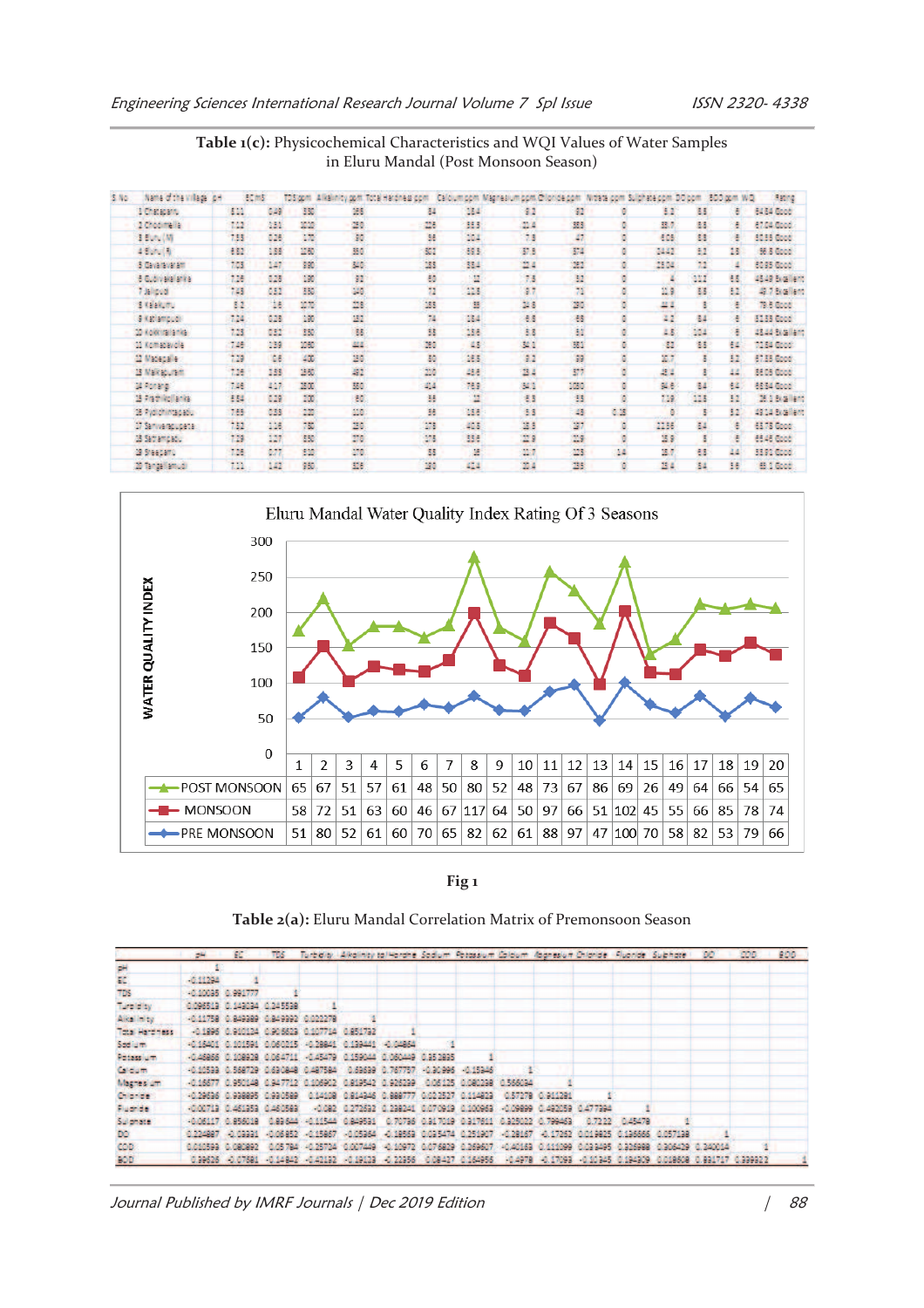|                                                                | <b>SH</b> | EC.                       | TDS. |                                                       | Turbishy Alkathity tarHarane Sodum Patessum Galdum Ragnesum Chiarlae , Fuaride Sulphate                                             |  |  |  |                            | <b>DO</b> | cop | 800 |
|----------------------------------------------------------------|-----------|---------------------------|------|-------------------------------------------------------|-------------------------------------------------------------------------------------------------------------------------------------|--|--|--|----------------------------|-----------|-----|-----|
| <b>CH</b>                                                      |           |                           |      |                                                       |                                                                                                                                     |  |  |  |                            |           |     |     |
| EC.                                                            | 0.110906  |                           |      |                                                       |                                                                                                                                     |  |  |  |                            |           |     |     |
| TES                                                            |           | 0.11014 0.999992          |      |                                                       |                                                                                                                                     |  |  |  |                            |           |     |     |
| THE RIGHT                                                      |           | 40.25225 40.81999 40.8191 |      |                                                       |                                                                                                                                     |  |  |  |                            |           |     |     |
| Awalkey G.058972 C.840768 C.841884 C.41613                     |           |                           |      |                                                       |                                                                                                                                     |  |  |  |                            |           |     |     |
| Total Hard - 0.08782 (0.937473) 0.937398 - (0.37383) 0.8479981 |           |                           |      |                                                       |                                                                                                                                     |  |  |  |                            |           |     |     |
| So di uni -                                                    |           |                           |      | 0.139629 0.233149 0.131627 -0.09493 0.119292 0.095253 |                                                                                                                                     |  |  |  |                            |           |     |     |
|                                                                |           |                           |      |                                                       | Fotossiam 0.29117 0.14133 0.14201 0.38048 0.00887 0.13781 0.065232                                                                  |  |  |  |                            |           |     |     |
|                                                                |           |                           |      |                                                       | (2) id until +0.26603 (0.788396 (0.789087) +0.38991 (0.886011 (0.98866 +0.02239 +0.17918                                            |  |  |  |                            |           |     |     |
|                                                                |           |                           |      |                                                       | Maghesia 0.047073 0.988211 0.987733 -0.98187 0.787844 0.988478 0.172072 -0.09918 0.810437                                           |  |  |  |                            |           |     |     |
| <b>KIND OF BUILT</b>                                           |           |                           |      |                                                       | (0.143049 0.986462 0.986346 -C.80258 0.750238 0.902582 0.159468 -0.14884 0.716197 0.963582                                          |  |  |  |                            |           |     |     |
| <b>Pindings</b>                                                |           |                           |      |                                                       | 0.089117 -0.38966 -0.38973 -0.10409 -0.4283 -0.6027 -0.34422 0.054401 -0.49039 -0.83438 -0.37933                                    |  |  |  |                            |           |     |     |
| <b>SILLE DATE:</b>                                             |           |                           |      |                                                       | 0.042713 0.760018 0.760509 -0.0405 0.602373 0.699788 0.873488 -0.09319 0.626283 0.698771 0.698391 -0.57188                          |  |  |  |                            |           |     |     |
| DO.                                                            |           |                           |      |                                                       | 40.046 40.16039 40.15386 0.319674 40.21.513 40.30215 40.11676 40.23315 40.33986 40.23799 40.13715 0.229405                          |  |  |  |                            |           |     |     |
| COD                                                            |           |                           |      |                                                       | 0.124575 0.035357 0.034072 0.299333 0.146932 0.04296 0.15154 0.115041 0.10388 0.003635                                              |  |  |  | 0.01.111 -0.07721 0.120027 |           |     |     |
| BDD.                                                           |           |                           |      |                                                       | 0.820015 0.189186 0.140789 0.181048 0.128988 0.00007 0.008808 0.18648 0.07487 0.030897 0.187798 0.094802 0.148888 0.806888 0.254984 |  |  |  |                            |           |     |     |

**Table 2(b):** Eluru Mandal Correlation Matrix of Monsoon Season

**Table 2(c):** Eluru Mandal Correlation Matrix of Postmonsoon Season

|            | nH.        | БΟ                               | TDS |                                             |                       | Turbidity   Alkalinity tai Hardne Sodium Potassium Caldum   Kaanesium Chloride   Fluoride   Suiphote |            |                            |                  |            |                            |                   |            | DO                | cao      | BOD |
|------------|------------|----------------------------------|-----|---------------------------------------------|-----------------------|------------------------------------------------------------------------------------------------------|------------|----------------------------|------------------|------------|----------------------------|-------------------|------------|-------------------|----------|-----|
| рH         |            |                                  |     |                                             |                       |                                                                                                      |            |                            |                  |            |                            |                   |            |                   |          |     |
| EC         | $-0.05573$ |                                  |     |                                             |                       |                                                                                                      |            |                            |                  |            |                            |                   |            |                   |          |     |
| TDS        |            | $-0.05683$ $0.999986$            |     |                                             |                       |                                                                                                      |            |                            |                  |            |                            |                   |            |                   |          |     |
| Turbidity  |            | $-0.10306 - 0.46204 - 0.46017$   |     |                                             |                       |                                                                                                      |            |                            |                  |            |                            |                   |            |                   |          |     |
| Akalinity  |            | $-0.14125$ 0.801597 0.800327     |     | $-0.59367$                                  |                       |                                                                                                      |            |                            |                  |            |                            |                   |            |                   |          |     |
| Total Hard |            | $-0.12857$ $0.944409$ $0.944101$ |     |                                             | $-0.54145$ $0.838416$ |                                                                                                      |            |                            |                  |            |                            |                   |            |                   |          |     |
| Sodium     |            | 0.143208 0.030964 0.030238       |     |                                             |                       | $-0.02398$ 0.015414 0.032553                                                                         |            |                            |                  |            |                            |                   |            |                   |          |     |
| Potassium  | 0.019581   |                                  |     |                                             |                       | 0.06332 0.062862 -0.38163 0.084417 0.111314                                                          | 0.39041    |                            |                  |            |                            |                   |            |                   |          |     |
| Caldum     |            |                                  |     |                                             |                       | -0.20002 0.844438 0.845241 -0.48312 0.626902 0.837577 -0.16168 -0.01684                              |            |                            |                  |            |                            |                   |            |                   |          |     |
| Magnesiu   |            |                                  |     |                                             |                       |                                                                                                      |            |                            |                  |            |                            |                   |            |                   |          |     |
| Chioride   | $-0.02897$ |                                  |     |                                             |                       | 0.95024 0.949996 -0.44182 0.757428 0.941636 0.106466 0.147192 0.717191 0.950281                      |            |                            |                  |            |                            |                   |            |                   |          |     |
| Fluoride   | $-0.228$   |                                  |     |                                             |                       | $-0.42086$ $-0.41803$ $0.541227$ $-0.50484$ $-0.42151$                                               |            | $-0.3408$ $-0.02646$       | $-0.32303$       | $-0.4172$  | $-0.40654$                 |                   |            |                   |          |     |
| Sul phate  |            |                                  |     |                                             |                       | 0.076423 0.873756 0.872728 -0.43544 0.776028 0.864117                                                |            | 0.178012 0.162091 0.536421 |                  |            | 0.887006 0.948929 -0.42217 |                   |            |                   |          |     |
| DO.        | $-0.02198$ | $-0.36299$                       |     | -0.36075 0.603384                           | $-0.49899$            | $-0.43606$                                                                                           | $-0.36609$ | $-0.25692$                 | $-0.43733$       | $-0.43063$ |                            | -0.26762 0.677019 | $-0.20525$ |                   |          |     |
| CDD        |            |                                  |     | -0.1473 0.412384 0.412795 -0.01768 0.265985 |                       | 0.37989                                                                                              | $-0.03928$ |                            | 0.01397 0.046617 |            | 0.43058 0.547407           | 0.172263          |            | 0.60158 0.368966  |          |     |
| <b>BOD</b> |            |                                  |     | 0.447609 -0.08759 -0.08739 0.167314         |                       | $-0.25676 - 0.12042 - 0.29988 - 0.18708 - 0.23312$                                                   |            |                            |                  |            | $-0.11123$ $0.062481$      | 0.146469          |            | 0.135189 0.583193 | 0.310756 |     |

**Table 3:** Eluru Mandal– Hardness of Water in Three Seasons

| Description     | Hardness | No of samples | No of samples | No of samples |
|-----------------|----------|---------------|---------------|---------------|
|                 |          | premonsoon    | Monsoon       | Postmonsoon   |
| Soft            | $0 - 75$ |               |               |               |
| Moderately Hard | 75-150   |               |               |               |
| Hard            | 150-300  |               |               |               |
| Verv Hard       | >300     |               |               |               |

**Conclusion:** This study shows that ground water is the only source for people in the study area and the results indicate not much considerable variation. In few areas TDS is comparatively high, thus if people drink water then health problems like stomach diseases and gastric troubles may arise. Total hardness is the main problem in this area. Also the contamination is found to be due to both anthropogenic as well as from geological sources. It must be noted that a regular analysis must be done to ensure that the quality of water in this area is not contaminated.

Observed results shows that the technology to be applied for the treatment of ground water is source dependent and in most cases, effective and simple treatment solutions are sufficient without blindly implementing RO Technologies.

**Acknowledgements:** The authors are grateful to Government of India, Ministry of Science and Technology, Department of Science and Technology for sanctioning a project entitled "Assessment of the Quality of Drinking Water Sources in the upland areas of the West Godavari District, Andhra Pradesh" and also to the Management of CH.S.D.St.Theresa's Autonomous College for Women, Eluru for providing the infra structure and Laboratory facilities.

IMRF Biannual Peer Reviewed (Refereed) International Journal | SE Impact Factor 2.54 | 89